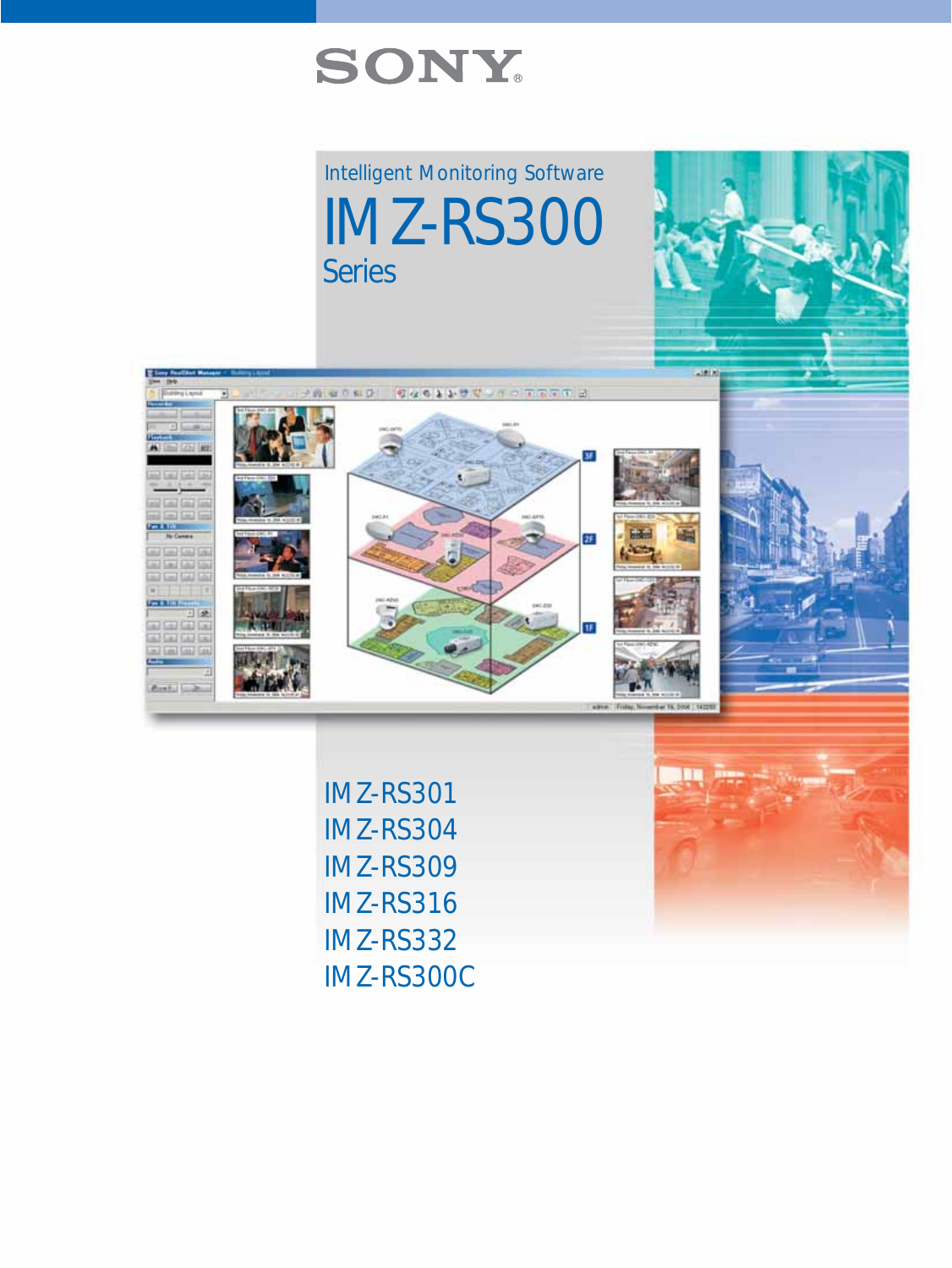

# Flexible IP Video Monitoring With the Added Functionality of Intelligent Motion Detection

With a range of innovative network-ready products, Sony offers a clear solution to the world of IP video surveillance and monitoring applications. Tying these products together is the flexible IMZ-RS300 Series<sup>1</sup> Intelligent Monitoring Software, the perfect software solution for small to even enterprise-class IP video monitoring when using Sony network cameras. Either as a stand-alone system or in a client/server configuration, this easy-to-use software is an ideal control center for multi-camera monitoring. And with its seamless integration with Sony archive systems, you can rest assured that all of your images will be captured without missing a thing. The IMZ-RS300 allows professionals in many fields such as security, industry, process/quality control, and retail to build a powerful multicamera video monitoring system that runs over a computer network.

The IMZ-RS300 offers a wide range of feature-rich functions - including motion detection, audio monitoring, an intuitive user-friendly GUI (Graphical User Interface), monitoring via a Web browser, a flexible recording/playback capability, alarm functions, dynamic masking, Pan/Tilt/Zoom (PTZ) into recorded images, and more. In addition to its sophisticated monitoring functions, the IMZ-RS300 allows users to configure a highly scalable system in which a virtually unlimited number of cameras can be remotely controlled and monitored from anywhere in the world. And by configuring the product in a client/server architecture, the system can satisfy a number of specific and unique application requirements. What's more, the API (Application Programming Interface) is available to system integrators allowing them to integrate the IMZ-RS300 with other systems and/or software.

With a spectrum of invaluable features and system scalability, the IMZ-RS300 software is sure to become an essential tool for IP video surveillance and monitoring operations.

1 The IMZ-RS300 Series software is compatible only with Sony SNC Series network cameras and Sony SSC Series surveillance cameras used with the SNT Series Video Network Station products. In this literature, "IMZ-RS300" may be used as a reference to any of the IMZ-RS300 Series Intelligent Monitoring Software applications.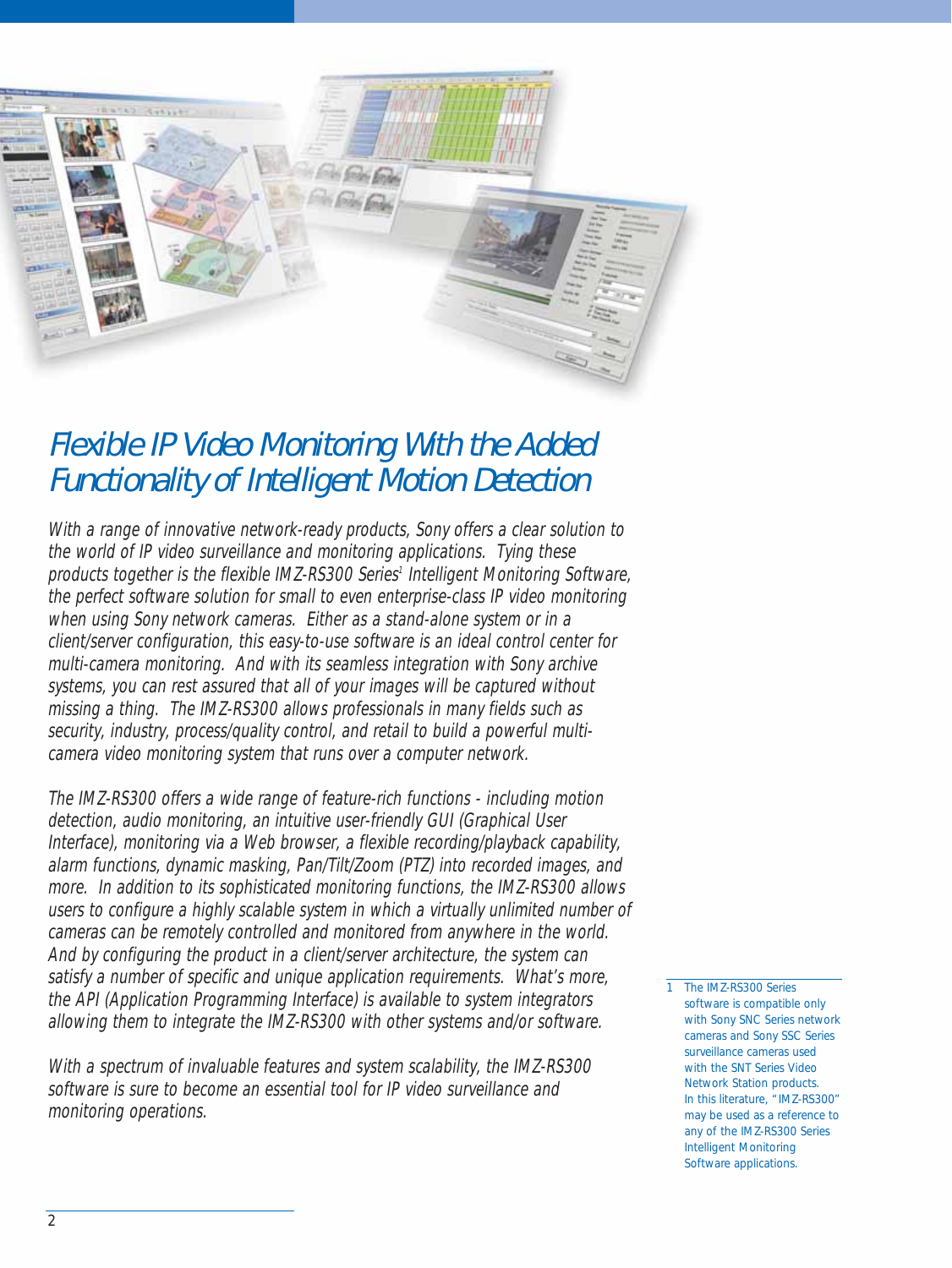

### **Motion Detection**

The IMZ-RS300 features a motion detection function that can be used to trigger an alarm or perform a variety of other actions such as locking doors or turning on lights. Using a Sony advanced algorithm, the system can determine whether or not there is actual movement, which significantly reduces the chance of false alarms caused by noise.

### **MPEG-4 Support**

With support for Sony MPEG-4 Network Cameras such as the SNC-RZ25, SNC-P1, and SNC-DF40/DF70 - the IMZ-RS300 provides you with more options when configuring your network monitoring system.

### **Audio Support**

The IMZ-RS300 is capable of recording, monitoring, and playing back G.711/G.726 audio. When configured with Sony microphone-equipped network



**Fig. 1** Layout "Tour" Function



**Fig. 2** Dual-Monitor/" Hot Spot" Monitoring

cameras, the IMZ-RS300 can accept and process incoming audio. And if the camera is equipped with speakers, the IMZ-RS300 can send an audio file to the camera to alert passers-by at the camera site. Furthermore, when configured with an optional network audio converter<sup>2</sup>, the IMZ-RS300 is also capable of monitoring and recording audio signals.

### **Flexible Monitoring Operation**

### **Customized Layouts**

The IMZ-RS300 features an intuitive and user-friendly GUI that can be personalized in order to match your own requirements and preferences. The "Layout Editor" is a powerful feature that creates customized site layouts and allows you to insert backgrounds (e.g., a floor plan), icons (that can be associated with a specific camera or monitor), and company logos.

#### **Web-Based Monitoring**

If simple monitoring from a remote location is desired, the IMZ-RS300 can be configured with a web gateway, which allows monitoring from a PC running Microsoft® Internet Explorer.

### **Definable "Action Areas"**

"Action Areas" can be created and utilized to switch to a new layout, such as when you want to zoom in to another area in a different wing of an office building or the opposite platform of a railway station. In addition, monitoring windows can be added and scaled to the layout that best suits your needs.

### **Automatic Layout "Tour" Function**

If systematic monitoring of various locations is required, the IMZ-RS300 can be set up to automatically switch monitoring areas on a revolving basis. This is ideal for monitoring a number of different floors in an office building or for monitoring different areas on a single floor or large venue. *(Fig. 1)*

### **"Hot Spot" Monitoring/ Dual-Monitor Support**

"Hot Spots" can be flexibly assigned. If the image on a specific camera is of interest, it can be defined as a "Hot Spot" and can be assigned the largest monitor window on the display. Also, by using the multimonitor function available with Microsoft® Windows® XP, the IMZ-RS300 allows for easier viewing of the "Hot Spot" by displaying multiple camera images on the primary monitor and displaying the "Hot Spot" image on the secondary monitor. *(Fig. 2)*

<sup>2</sup> A network audio converter capable of digital audio streaming is required. Please contact your local Sony office or authorized dealer for recommended network converters.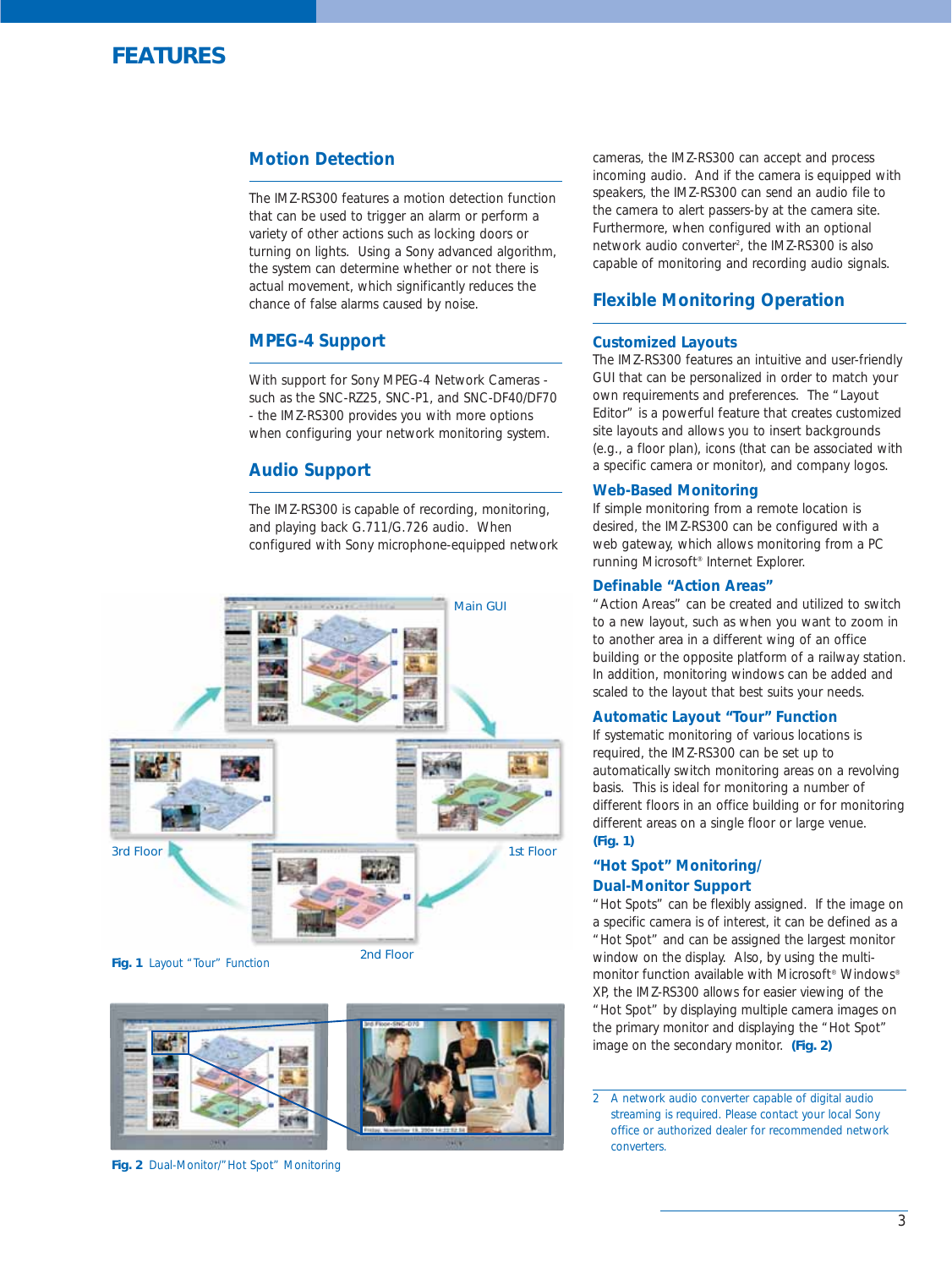

### **High Frame Rate**

High-quality images captured by Sony network cameras can be monitored at a high refresh rate. For example, images captured from four SNC-RZ30N/2 (NTSC model) cameras can be refreshed at a maximum frame rate of 30 fps, while four SNC-RZ30P/2 (PAL model) cameras offer a maximum frame rate of 25 fps.<sup>3</sup> What's more, images from 32 sources can be simultaneously recorded at the maximum frame rate in QVGA (320 x 240) image size.

3 In order to achieve the maximum frame rate, a client PC with adequate processing power and an adequate network environment are required.



*Fig. 3* Scheduled Recording



*Fig. 4* Search Recording

### **Flexible Recording and Playback**

Each camera in the system can be configured for Manual, Scheduled, and Alarm/Pre-Alarm recording. Playback while recording is also possible.

### **Manual Recording**

When manual recording is set, authorized users can initiate a recording at any time for any selected camera. Images from the selected camera are then recorded at the user-defined refresh rate, resolution, and picture quality.

### **Scheduled Recording**

This mode allows users to schedule their recording requirements for any selected camera or group of cameras. There is virtually no limit to the number of scheduling combinations you can select - simply adjust the refresh rate, resolution, and picture quality to record the detail you want, when you want. *(Fig. 3)*

#### **Alarm and Pre-Alarm Recording**

The IMZ-RS300 supports Alarm and Pre-Alarm recording, which is used to record more detail when an alarm is triggered. Alarms can be triggered by a number of sensors, including external sensors, activity and motion detection sensors built in to the networked cameras, and internal sensors of the IMZ-RS300 application.

### **Playback During Recording**

Recording and playback can be performed simultaneously, so previously recorded images can be viewed while recording continues.

### **Quick and Easy Search of Recorded Images**

The Search Recording function allows you to quickly locate a particular recording. The calendar displays all recordings made (per camera or camera group) so you can see when and what kind of recording was made. You can then filter these recordings by time/date, alarm events, and/or inserted comments. Thumbnail, preview images can also be displayed to make searching even easier and more effective. *(Fig. 4)*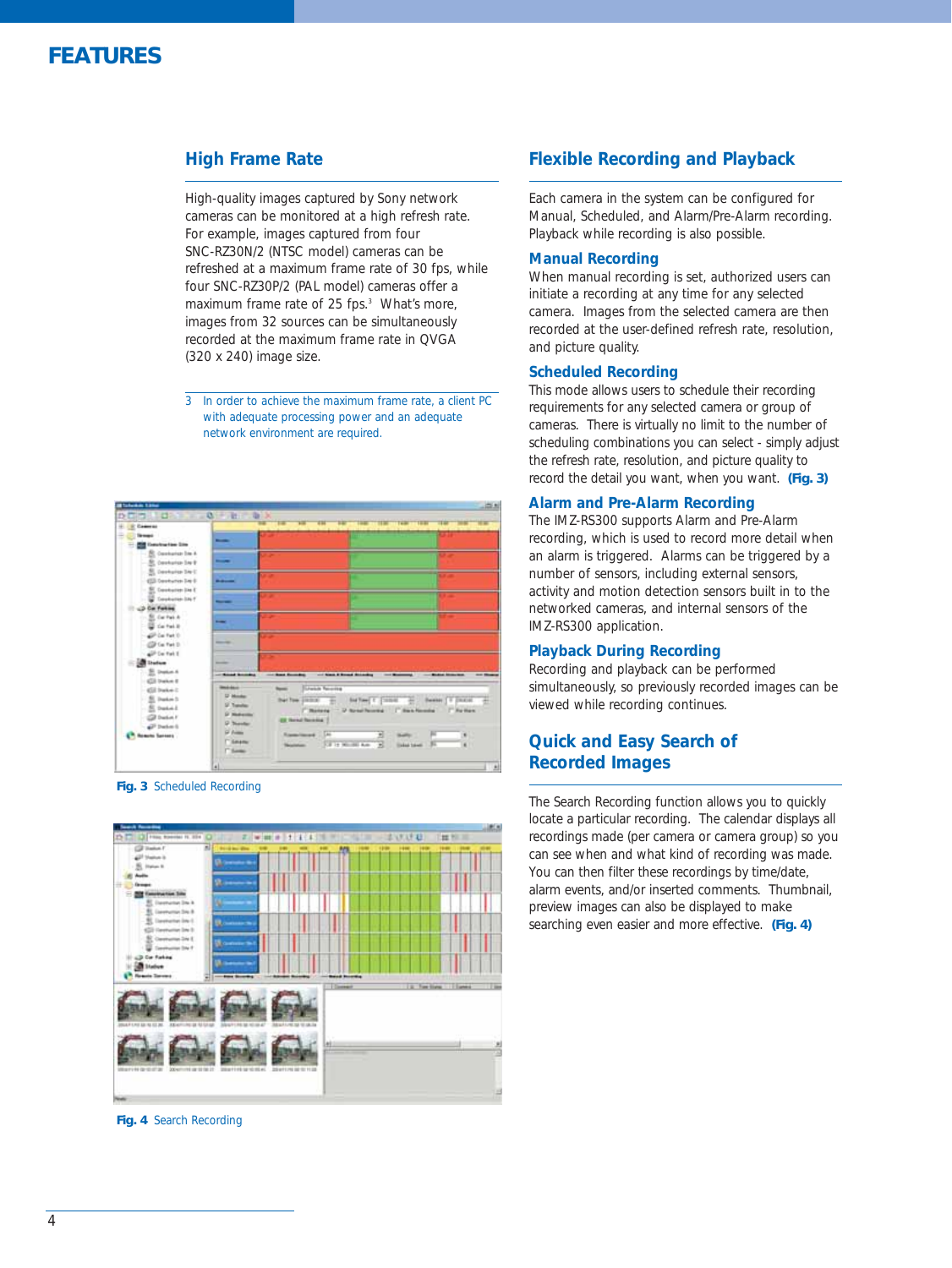

*Fig. 5* Dynamic Masking Function *Fig. 6* Pan/Tilt/Zoom Control





Pan/Tilt

▲ ▲



### **Alarm Functions**

### **Activity/Motion Detection to Trigger Alarm**

The IMZ-RS300 can perform activity-based recording, triggered by Sony network cameras with activity and/or motion detection capability or by a signal from external sensor equipment. With its I/O management function, the IMZ-RS300 can be set up to control switch-operated devices (such as doors and lights) for maximum security and control.

### **Pre-/Post-Alarm Image Storage**

When the IMZ-RS300 receives an alarm trigger either from the activity or motion detection signal or the alarm input of the network cameras - hundreds of pre-alarm and post-alarm still images can be stored, providing users with a video log of these events.

### **E-mail Notification**

When an alarm occurs, the IMZ-RS300 can be programmed to send an alarm notification along with the image data to one or more specified e-mail addresses.

### **Dynamic Masking Function**

With the advanced Dynamic Masking function, unwanted or prohibited areas within an image can be masked as required. This feature is particularly useful for privacy protection. When zoom is engaged, the size of the masked areas will adjust in proportion to the zoom position. In addition, the masking position can be made to interlock with a camera's pan/tilt feature to achieve a comprehensive masking operation. The number of masking areas and types (color, border, Gaussian blur, luminance, mosaic, random noise outside of the area of interest) can be freely set. *(Fig. 5)*

### **Camera Control**

### **Pan/Tilt/Zoom (PTZ) Control**

Sony Pan/Tilt/Zoom network cameras can be remotely controlled over a network using the IMZ-RS300. When a point in the image is clicked, the camera automatically pans and/or tilts to make that point the center of the image. And by dragging out a specified area of the image, the camera will zoom in to that area. *(Fig. 6)*

### **Preset Position/Tour Feature**

Preset positions can be assigned to each of the PTZ cameras, allowing the operator to select specific desired views. Furthermore, the "tour" feature can be set to control these cameras using up to five preset scanning patterns with up to 16 positions in each scan.

### **Application Programming Interface (API)4**

An API for application developers or system integrators is offered with the IMZ-RS300, allowing the software to be integrated in other application programs or systems such as GUI design software, POS (Point of Sale), access control, and alarm systems.

<sup>4</sup> For details on the API, please contact your local Sony office or authorized dealer.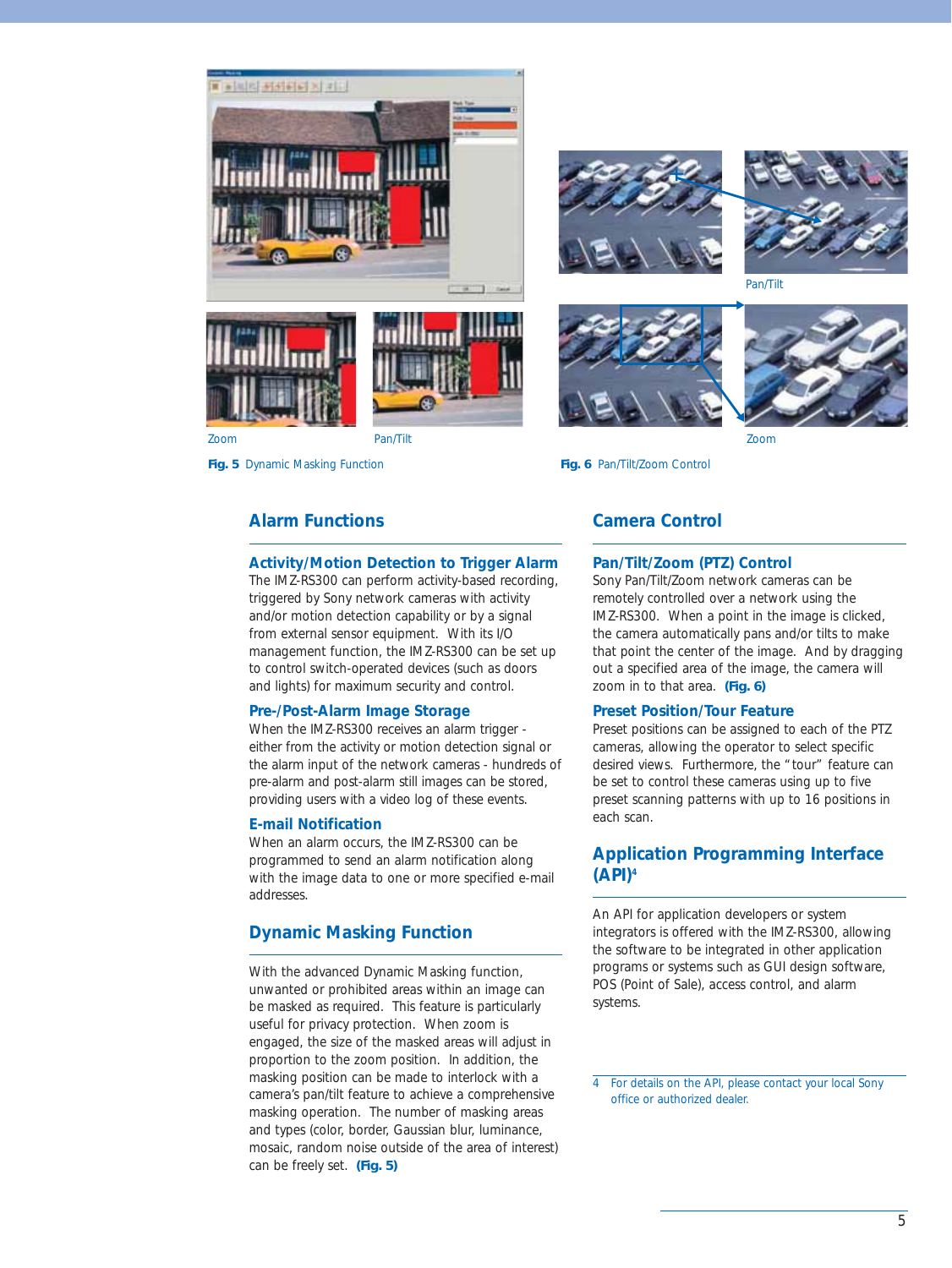### **FEATURES**

### **AVI File Export**

The IMZ-RS300 is equipped with an AVI file export capability. Users can generate an exportable file with embedded metadata such as recording start time, recording end time, and frame rate. These files can then be exported in the standard AVI file format for easy exchange with other applications. *(Fig. 7)*



*Fig. 7* AVI Export Recording

### **Other Features**

### **Time-stamped Comments**

Operators can log events should anything notable occur during monitoring by inputting a comment. Comments can be linked to a camera with a given priority and time-stamped for easy logging.

### **User Privileges**

Sophisticated security functions are incorporated in the software to help manage multiple users. The administrator can define user groups, add users, set privileges per user/group, and set up user access to specific camera groups.

### **Customized Logging Reports**

In the event of a system problem, the logging feature makes it easier to determine the cause. By selecting the items you want to monitor, trouble-shooting is simplified.

### **Compatibility with Archive Systems5**

The IMZ-RS300 is designed to interface with a number of archive systems. When configuring a medium- to large-scale system requiring disk and/or tape archives of image data, the IMZ-RS300 combined with an archive system is an ideal solution.

5 Contact your local Sony sales office for a list of compatible archive systems.

### **SYSTEM SCALABILITY AND FLEXIBILITY**

### **Flexible and Scalable System**

There are five basic Intelligent Monitoring Software packages and an additional control software package available to match the various requirements and configurations of small to large-sized installations. Users can freely build up a network monitoring system with one IMZ-RS300 Series software package or with a combination of packages.

### **Stand-Alone PC System**

By installing any of the five IMZ-RS300 software packages, your PC becomes an advanced yet simpleto-operate command center for Sony video network cameras and servers - enabling and facilitating remote control, monitoring, and recording of multiple video cameras.

### **Client/Server System**

In addition to the stand-alone PC system, users can freely configure a client/server system by setting up a controller PC separate from the IMZ-300 Series server. In this configuration, you have the option to add extra control PCs. Any PC running the IMZ-RS300C control software can remotely control, monitor, and record the existing IMZ-RS300 Series system. For higher performance, separate compression servers and/or archive servers can be configured into the system.

### **Viewing and Control from a Web Browser**

With the addition of a Web gateway to your system, you can view images from all of the cameras and have limited control of the system from a networked PC running the Microsoft Internet Explorer web browser.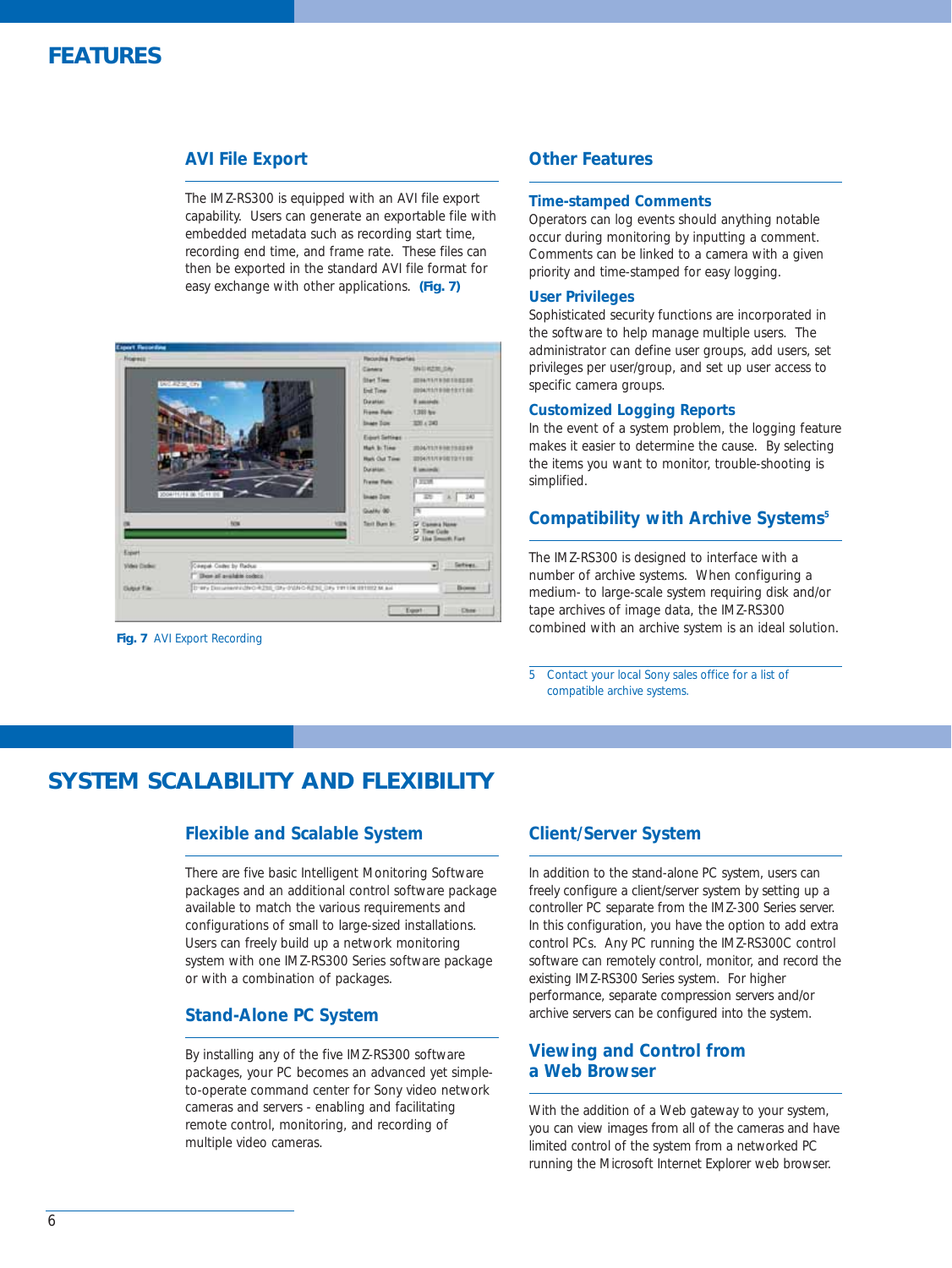### **IMZ-RS300 SERIES SOFTWARE PACKAGES**

### • IMZ-RS301

Control PC software for 1 networked video source

• IMZ-RS304

Control PC software for up to 4 networked video sources

- IMZ-RS309 Control PC software for up to 9 networked video sources
- IMZ-RS316
	- Control PC software for up to 16 networked video sources
- IMZ-RS332
	- Control PC software for up to 32 networked video sources
- IMZ-RS300C
	- Additional control software for a controller PC

### **Supplied Accessories**

Software license registration, software license certificate, and instructions for registration

## **OPTIONAL SOFTWARE MODULES**

### • Web Gateway

Required for monitoring images and control from a Web browser

- Compression Server Software module dedicated to image compression
- File Player
	- Software module for image playback only

### **RECOMMENDED SYSTEM REQUIREMENTS**

### **Intelligent Monitoring Software**

| Operating system*               | Windows 2000, Windows XP or            |
|---------------------------------|----------------------------------------|
|                                 | Windows 2003 Server                    |
| Processor                       | CPU: Pentium IV 2.4 GHz or higher      |
| Memory                          | RAM: 512 MB or more                    |
| <b>HDD</b>                      | 2 GB spare capacity                    |
| Video Card                      | 1024 x 768, 16/24-bit color            |
| Network Interface               | 100Base-T                              |
| Card (NIC)                      |                                        |
| Display                         | Full-color display                     |
|                                 |                                        |
| Web Gateway                     |                                        |
| Operating system                | Windows 2000 or Windows XP             |
| Java Runtime**                  | Java Runtime Environment 1.4.2         |
| Web Application                 | Apache Tomcat 5.0.18                   |
| Server**                        |                                        |
| Web Browser                     | Internet Explorer Version 6.0 or later |
| Processor                       | CPU: Pentium IV 2.4 GHz or higher      |
| Memory                          | RAM: 512 MB or more                    |
| <b>HDD</b>                      | 500 MB spare capacity                  |
| Video Card                      | 1024 x 768, 16/24-bit color            |
| Network Interface<br>Card (NIC) | 100Base-T                              |

#### **Compression Server**

| Operating system                | Windows 2000 or Windows XP        |
|---------------------------------|-----------------------------------|
| Processor                       | CPU: Pentium IV 2.4 GHz or higher |
| Memory                          | RAM: 512 MB or more               |
| <b>HDD</b>                      | 500 MB spare capacity             |
| Video Card                      | 1024 x 768, 16/24-bit color       |
| Network Interface<br>Card (NIC) | 100Base-T                         |

#### **Intelligent Monitoring Software Web Viewer**

| Operating system  | Windows 2000 or Windows XP             |
|-------------------|----------------------------------------|
| Java Runtime***   | Java Runtime Environment 1.4.2         |
| Web Browser       | Internet Explorer Version 6.0 or later |
| Processor         | CPU: Celeron 2.0 GHz or higher         |
| Memory            | RAM: 512 MB or more                    |
| <b>HDD</b>        | 500 MB spare capacity                  |
| Video Card        | 1024 x 768, 16/24-bit color            |
| Network Interface | 100Base-T                              |
| Card (NIC)        |                                        |

\* Please contact your local Sony office or authorized dealer for compatibility information on the Linux Operating System.

\*\* Both Java Runtime Environment and Web Application Server are included in the Web Gateway Module.

\*\*\* Downloadable from Web Gateway.